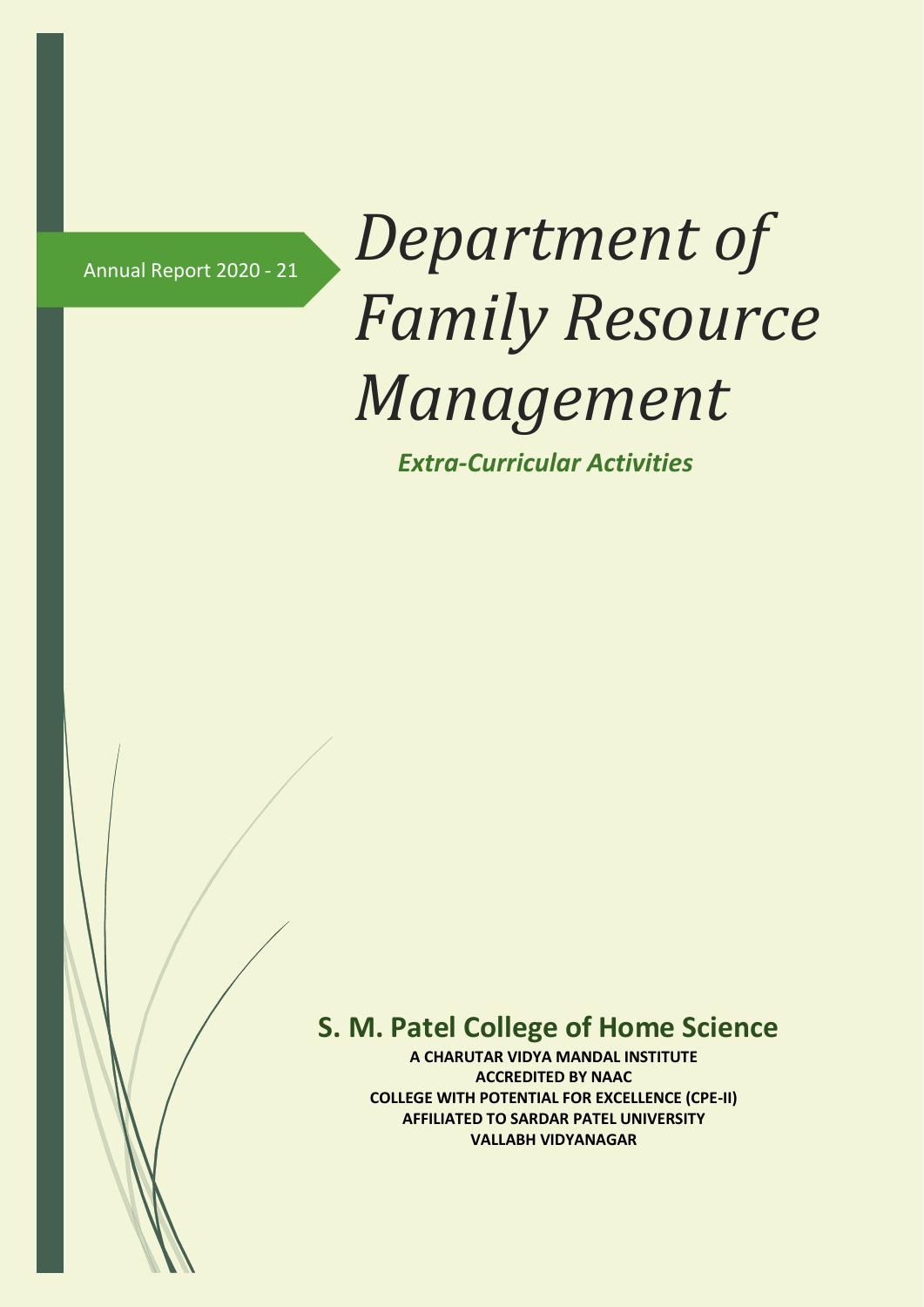### **S.M. PATEL COLLEGE OF HOME SCIENCE**

#### **Department of Family Resource Management (2020-21)**

#### 1. **Poster Competition**

The National level inter-collegiate online Poster Competition was organized by the Family resource management of the department to make the students aware about the current situations and their perception about the same on **'Living with COVID-19 Pandemic**'.106 students from all over India participated enthusiastically in this event. The activity was initiated on 25/06/2020 and took almost 15 days to declare the results of the poster competition.



#### 2. **Guest lecture**

A **guest lecture** was organized on 07/08/2020 for the final year students of the Department on "**Ergonomics: its relevance in today's context" .**Dr. Manjit Chauhan Associate Professor in PG department of SNDT women's University was invited for the same. 27 students along with four faculty members attended the lecture which included various modes of analyzing energy expenditure and importance of pousture in day today life.

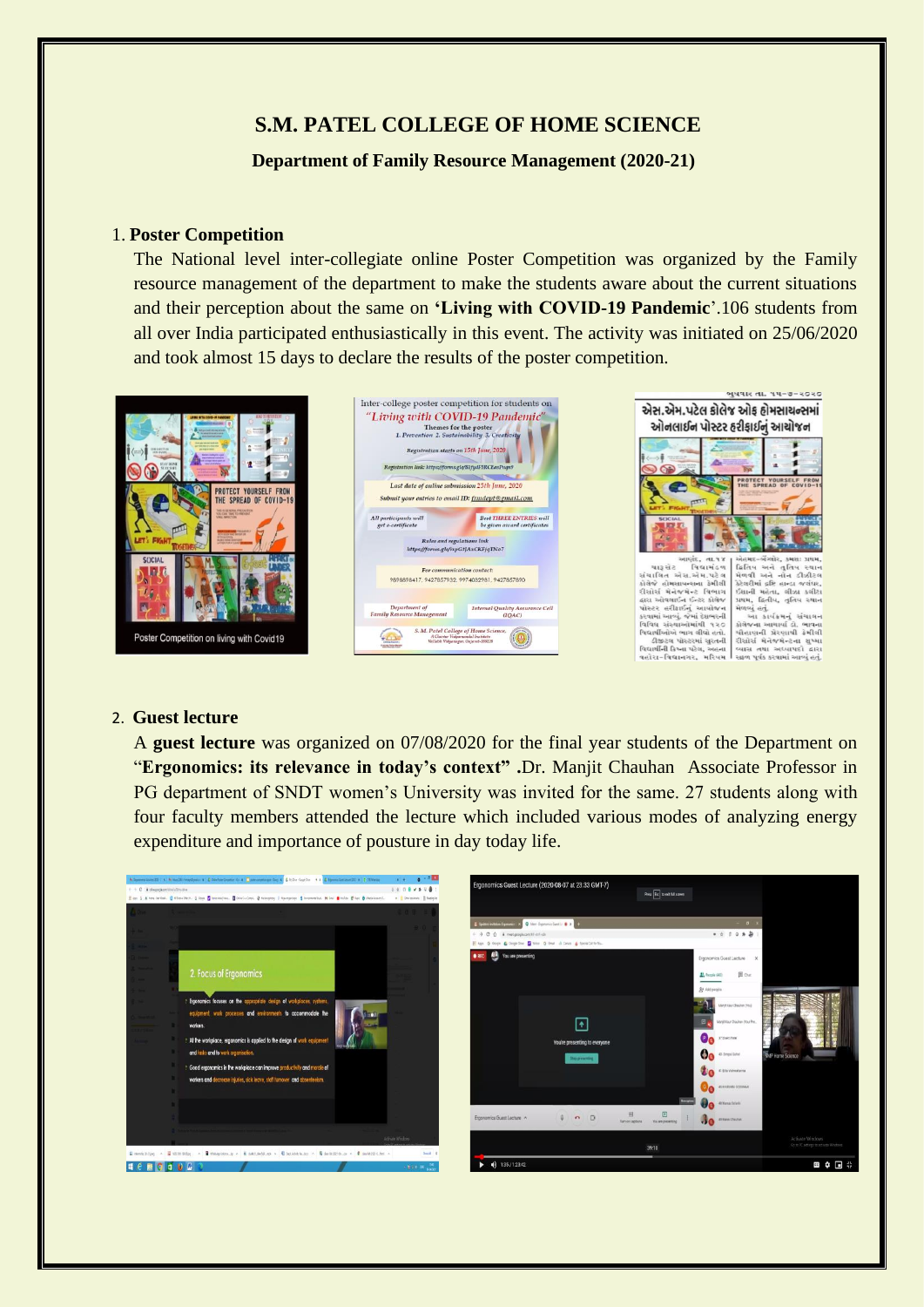#### **3.Consumer week celebrations 24th -30th Dec'2020-21**

#### *(a) Webinar on 'New Consumer Act 2019'*

Department of Family Resource Management celebrate Consumer Week every year in the college in order to create awareness and enlighten the students as well as community, regarding consumer rights, responsibilities and various laws related to consumer. Every Year 24th December is observed as National Consumer Day with a specific theme in India. On this day the Consumer Protection Act, 1986 had received the assent of the president. The department had organized a webinar on **23rd Dec'2020**, on *'New Consumer Act 2019'*. The webinar was conducted in collaboration with an NGO 'JAGRUT GRAHAK' of Vadodara. Mr. P.V. Moorjani, Managing Trustee of the NGO, was the expert for the webinar. He talked about Consumer Protection Act 1986 and modifications made in the law in the year 2019. Mr. Moorjani explained the benefits of the law with number of examples. All second year students and the faculties took active participation.



## વિદ્યાનગર હોમ સાચન્સ કોલેજમાં ગ્રાહક સુરક્ષા ધારા વિષયે વેબિનાર



આણંદ, તા. ૨૩ ચારુતર વિદ્યામંડળ સંચાલિત નાગરિક) વડોદરાએ નવા ધારામાં એસ.એમ. પટેલ કોલેજ ઓફ હોમ આવરી લેવાતા મુદ્દાઓ ઉદાહરણ સાયન્સમાં ફેમિલી રિસોર્સ મેનેજમેન્ટ અને સહિત ચર્ચા કરી હતી. કાર્યક્રમનું IQAC ના સંયુક્ત ઉપક્રમે રાષ્ટ્રીય ગ્રાહક સંચાલન આચાર્ય ડૉ. ભાવના દિવસ નિમિત્તે નવા ગ્રાહક સુરક્ષા ધારા-૨૦૧૯ અને તેની અસર' વિષયે વેબિનાર શ્રીવાસ્તવ અને એક.આર. એમ. યોજવામાં આવ્યો હતો. વેબિનારમાં નિષ્ણાંત તરીકે પ્રો. ડૉ. આવ્યું હતું.

મૂરજાની (મેનેજિંગ ટ્રસ્ટી, જાગૃત ચૌહાણના માર્ગદર્શન હેઠળ કલ્પના ડિપાર્ટમેન્ટના પ્રાધ્યાપકો દ્વારા કરવામાં

#### *(b) Radio talk and role plays*

A radio talk was arranged on consumer awareness and education by the faculty of FRM of our college on **28th, Dec. 2020.** On **29th , Dec. 2020**, few role plays were aired on community radio performed by the FRM students on various Consumer issues for the local community.

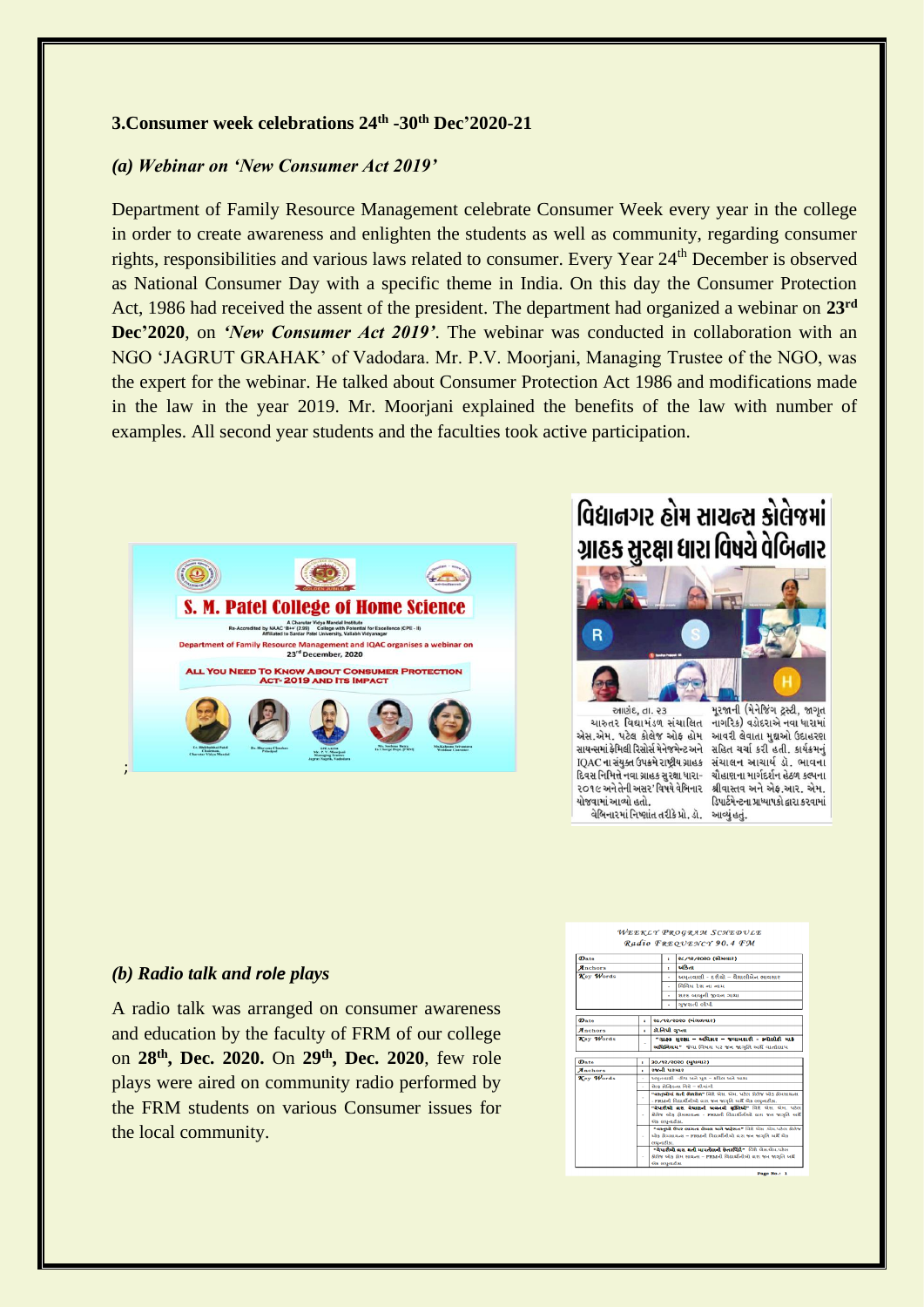#### **4. Research seminar for final year students:**

A research seminar was organized for the final year students to make them acquainted with the basics of ergonomics on **11th , Feb. 2021**. The key note speaker for the programme was Dr. Ramesh Kothari Ex, Vice Chancellor Shree Vir Narmada University Gujarat. He discussed about research by giving very simple examples to our students.





#### **5. Guest lecture on Entrepreneurial Skills**

A guest lecture was arranged by FRM department to acquire entrepreneurial skills, particularly in accounting for T.Y.BSc, FRM students on **9 th April** and **17th April 2021**.

The lecture was taken by a learned Assistant Professor, Dr. Paresh Kuma, U. Mordhara, from BJVM Commerce College, V.V.Nagar. Our students were immensely benefited through his lecture as few of them are planning entrepreneurial start-ups.



#### **6. Mandala Workshop**

Department of Family Resource Management had organized an online workshop for the first-year students, on **05th May, 2021**. The aim of the workshop was to introduce the students with the art of *MANDALA* and its application on various accessories.

An alumnus of the Family Resource Management Department, Mrs. Jeyusha Patel, an Artist of Zentangle Mandala Art, was invited as an expert. Mrs. Patel had explained the purpose and techniques of making Mandala Art. She had shown the steps of making this art and students followed her step by step, learning by doing was perfect for this activity. Though it was online still, students were able to make track of the steps and prepared beautiful Mandala drawing. Forty-nine students joined the workshop and they were very ecstatic and excited for learning this art.